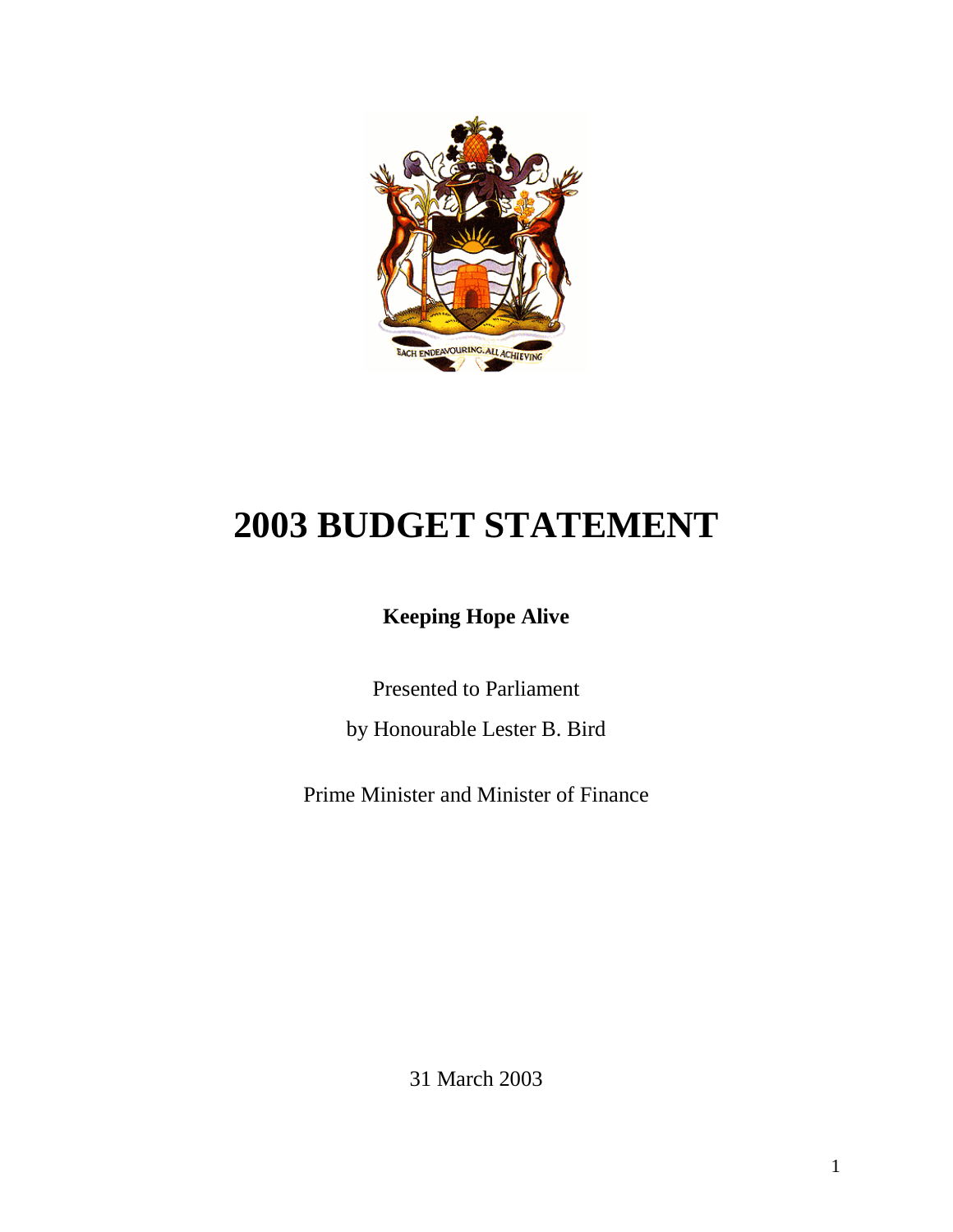Madam Speaker, I rise to present the Budget for 2003 at a deeply troubling time for the entire world. Few could have foreseen that so soon into the 21st Century, a war would be raging in Iraq, States would be deeply divided, economic prospects would be dim, and global stability would be uncertain.

We condemn unreservedly any Government or State that threatens the security of its neighbours and violates the human and civil rights of its own people.

Such States and Governments should be brought to book by the international community acting collectively and through the institutions that we have toiled these last fifty years and more to construct.

At the same time, we are concerned that the forces of unilateralism are seeking to overthrow multilateralism in the present world order.

Organizations, such as the United Nations, which were painstakingly built to promote, preserve and protect the integrity and well being of all nations, have been brushed aside as irrelevant.

This is not a view shared by my Government.

Indeed, quite the opposite is true. We regard the United Nations and the Security Council as vital to our own protection against adventures by larger and more powerful states in both military and economic terms.

For us, the Security Council should not be compromised or undermined by any actions that are inconsistent with the UN Charter. Once this occurs, the world will be governed not by the authority of the law, but by the command of the mighty.

Small nations, like ours, are particularly vulnerable to adventures in their many forms, but no nation is immune from them as 9/11 proved.

In this connection, the need for the United Nations and for the authority of the Security Council has never been greater than it is now. For, all nations now depend on others for cooperation and collaboration in their security arrangements.

As I begin this Budget presentation which sets the parameters for our nation's fiscal survival, I take this opportunity to reaffirm my Government's commitment to the supremacy in international affairs of the United Nations and the principles enshrined in its Charter. No country is an island unto itself; each is intertwined one with the other; each is reliant on collective respect for international rules and norms.

Madam Speaker, in recent years, when small countries, such as ours, have sought to compete with larger and more powerful States, we have faced the prospect of blacklisting and sanctions.

Even our right to compete in the global marketplace has been threatened.

This, Madam Speaker, is the state of the world in which Antigua and Barbuda, now finds itself. It is not a world in which we will survive unless we have a coherent and cohesive strategy that is executed with the wisdom of knowledge, and the power of good judgment that can come only from experience.

My Government is resolute and resolved to press on in spite of the many odds against us. We do not underestimate them, but we are confident in our ability to confront them and, eventually, to overcome them.

#### **CHALLENGES**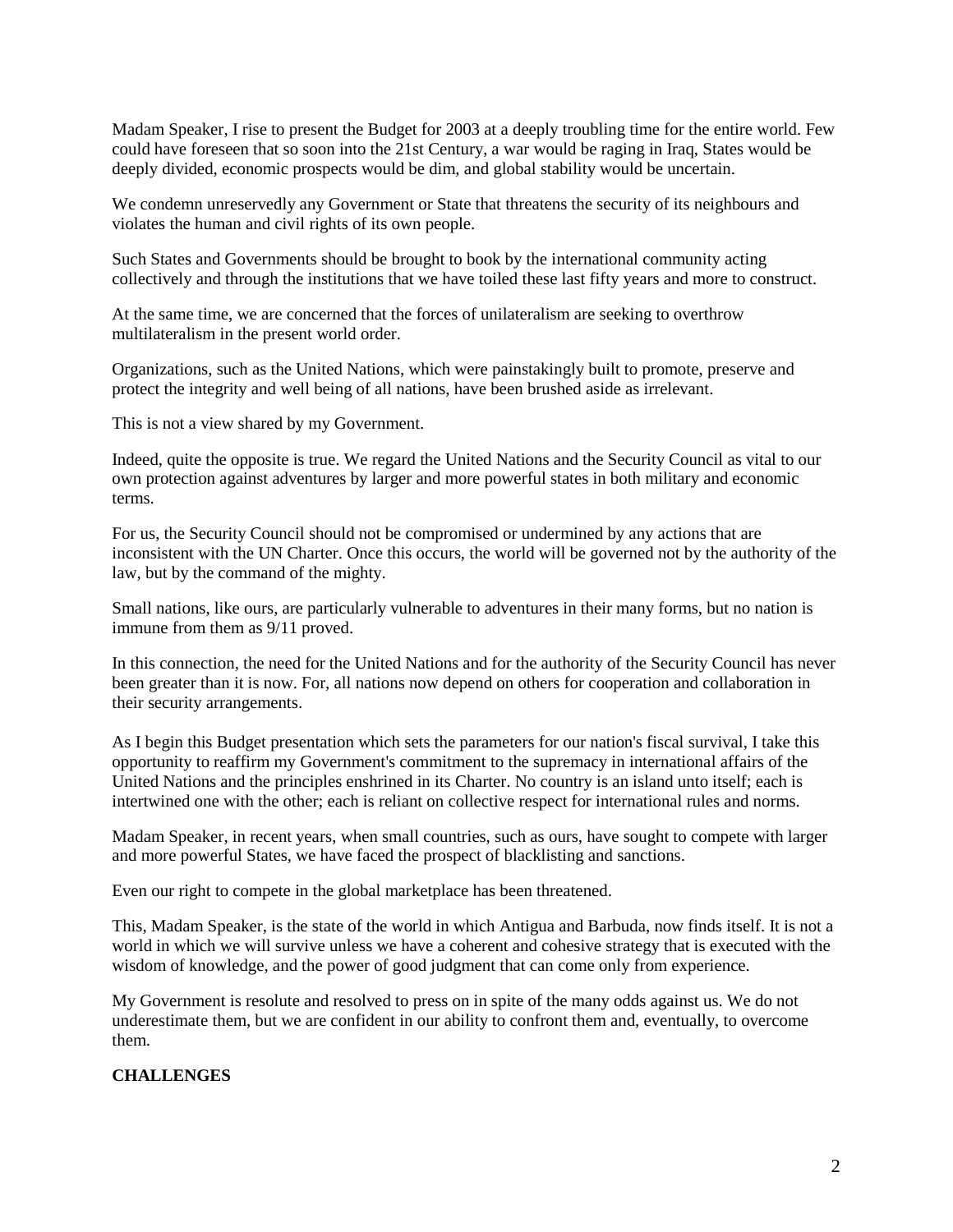What are some of the challenges that we as a people must face up to? A perusal of the 2003 Estimates of Recurrent Revenue and Expenditure provides us with some insight.

For fiscal year 2003, recurrent revenue has been put at five hundred and sixty-three million, one hundred and seven thousand, six hundred and sixty-two dollars (\$563,107,662), and recurrent expenditure estimated to be six hundred and twenty-seven million, three hundred and ninety-eight thousand, six hundred and forty dollars (\$627,398,640).

You will observe, Madam Speaker, that estimated expenditure outstrips estimated revenue by some sixtyfour million, two hundred and ninety thousand, nine hundred and seventy-eight dollars (\$64,290,978).

It is clear that the gap between the levels of revenue and expenditure needs to be narrowed and therein lies the crux of our challenge.

#### *The Wage Bill*

Madam Speaker, we all know why this Government faces a gap between revenue and expenditure. Plainly and simply, it is our large public service and a very significant wage bill.

The wage bill is estimated at approximately 74% of recurrent revenue.

Past Budget Statements have made mention of this matter, and outlined Government's intention to rationalize its workforce through the implementation of a number of cost-cutting measures.

These measures were determined by a number of assumptions, the main one being that the private sector would have been more robust in coping with the global economic downturn. This appears not to have happened, despite the many incentives and concessions offered by the Government.

It is worthy of note that while the overall rate of unemployment in the country has increased, so too has government's expenditure on salaries and wages.

This has occurred because the Government has had to continue to absorb workers severed from the private sector.

But Madam Speaker, this should surprise no one.

It has been a long-standing policy of the Government, to use employment as a tool to stave off poverty and its attendant social ills, such as crime, truancy and malnutrition.

This method of poverty alleviation has served its purpose well and continues to do so.

Over the last two months, Government has not been able to pay all public servants on time. The monthly income simply did not meet the monthly expenditure.

As my Government pointed out in the Throne Speech, we may have paid late, but we did pay. None went without; all received a piece of the pie.

We could have taken the decision to lay-off hundreds of public servants, and so reduce the wage bill. Had we done so, we would have been praised by the international financial institutions.

But that praise would have come at a high price to all our people, not only those that we dismissed. The price would have been an economic downturn as less goods and services would have been bought. In turn, this would have led to lay-offs in the private sector and a continuous downward spiral in economic activity.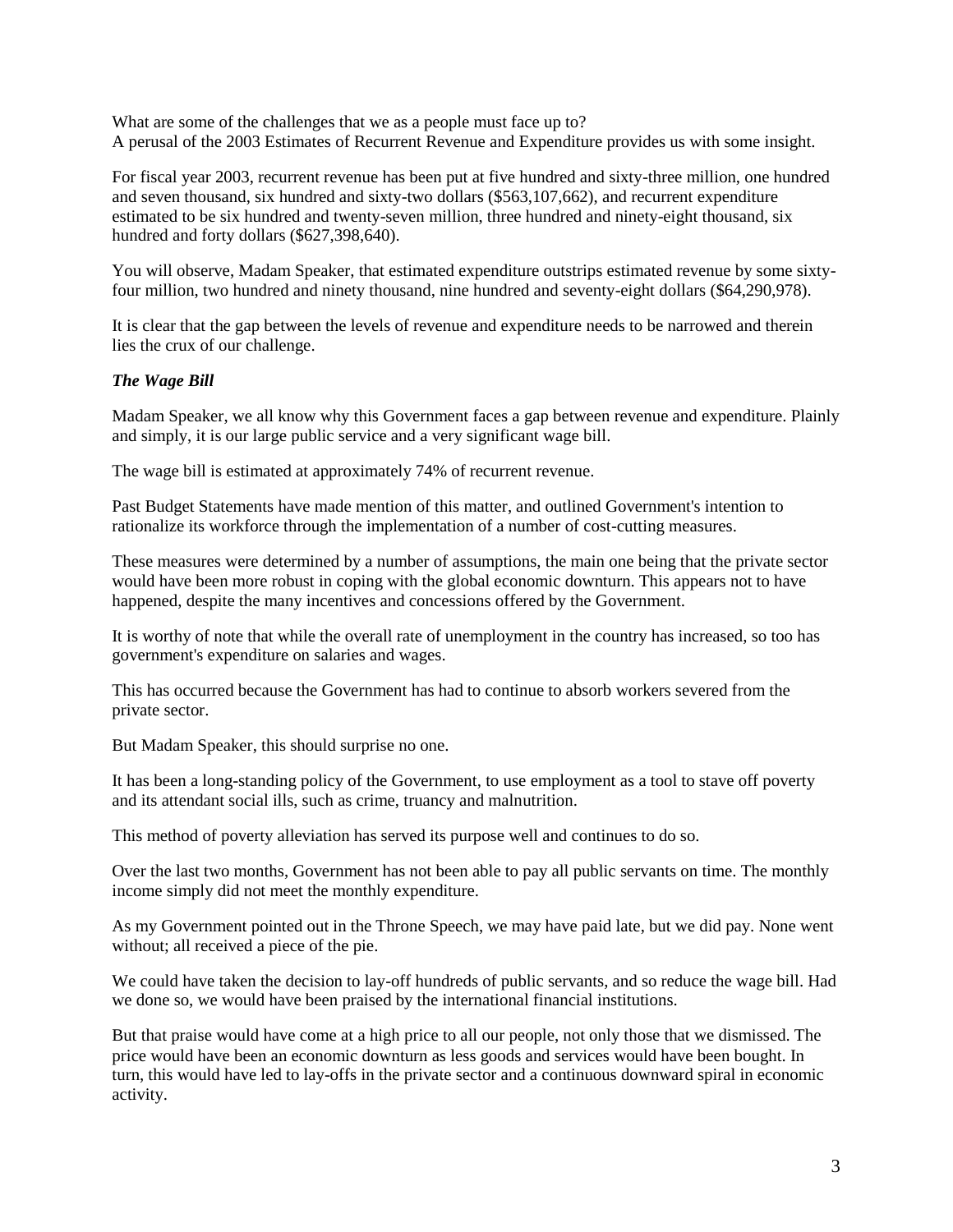Additionally, crime would have increased. A hungry man is not only an angry man, he is also a desperate man. To survive, many would have turned to crime threatening the safety of our people and requiring greater expenditure on policing, law enforcement and jails.

We do not believe that the benefit of that light was worth the price of the candle. Life in our society would have become intolerable, and our economy would have sunk to a level from which it would be difficult to recover.

However, Madam Speaker, Government has reached its optimal level of employment and can no longer carry the burden of employment alone. We are, therefore, freezing all employment except for work contracted out for specific tasks at specified rates.

In addition, we shall do all that is possible and prudent to encourage the private sector to increase employment. We will further facilitate an environment that encourages new investment, both local and foreign, in a wide variety of productive fields.

Madam Speaker, tackling the wage bill will be a major step forward in addressing our overall fiscal situation. Citizens should be aware, however, that the size of the public sector is not simply the Government's problem; it is a national problem, requiring that we all should participate in its solution.

This means that we will expect the Unions and workers to contribute by accepting that if Government is to pay all those now on its payroll, there can be no unreasonable demands for wage increases, and patience will have to be shown when delays occur in payments.

The alternative is retrenchment and the kind of social and economic consequences that none of us wish to see.

Government will implement measures to reduce the wage bill through a freeze on employment, not replacing workers who leave, and promotions within the service.

# *Revenue Policy*

Madam Speaker, with regard to revenue, a successful campaign to collect long outstanding arrears is in progress.

Our recent efforts have been recognized and applauded both at home and abroad. Our hard work has been reflected mainly in the improved collections of corporate income tax.

Total collections from the corporate income tax, which held steady at around thirty to thirty-five million (\$30m - \$35m) over 2000 and 2001, rose to fifty-five point five million (\$55.5m) for the fiscal year ending 31st December 2002.

In harness with this campaign, the Government's revenue policy is being revised to facilitate enterprise and to encourage compliance with tax laws while at the same time offering tax concessions and incentives to our community.

# *Tax Reform*

Madam Speaker, we recognize that over the years the tax system has become complicated.

Far too many nuisance taxes have been introduced over the years to cope with the rising demands on government to provide more education, more health facilities, better roads, improved communications, expanded water supplies and so on.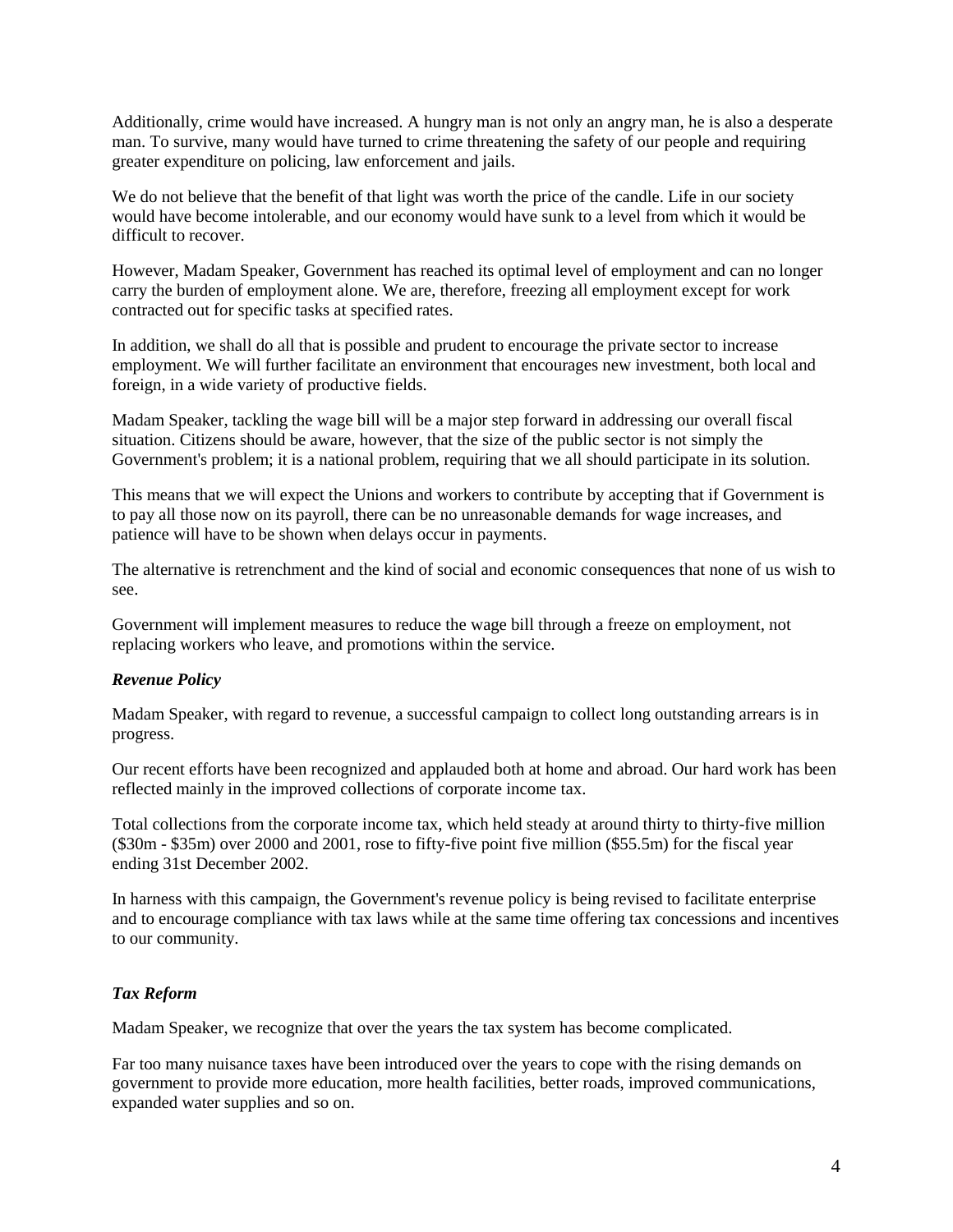The system needs urgent reform.

In this connection, my Government has identified a number of areas that it will address. Some of these include:

· Restructuring the tax department to provide better taxpayer services; reducing transaction costs; strengthening planning and research capacity; and establishing performance standards;

- · Redesigning procedures and the legal framework to increase compliance and enforcement;
- · Enhancing human and physical resources to foster efficiency in service delivery;
- · Strengthening processes for tax transactions to accommodate e-commerce and e-government;
- · Speeding up the judicial process for tax collection and the resolution of tax disputes; and
- · Improving communication with taxpayers and between tax agencies.

We are confident that these reforms will improve the environment for tax assessments, tax compliance and tax collection making it easier for all concerned.

#### *Debt Management*

Madam Speaker, the Government continues to pursue efforts to improve its debt servicing. It is obvious from my earlier remarks that if as much as 74% of our revenue was not being spent on our wage bill, we would be well able to service our debts in a timely fashion.

Nonetheless, it is a tribute to our skills in allocating scarce resources that we have either paid off, or rescheduled, much of our debt and we continue to service others.

The 2003 provision for public debt servicing represents 17.6% of the budgeted recurrent expenditure as compared to 23.2% in 2002.

During 2002, the Government refinanced a portion of its domestic debt, which resulted in monthly savings of ninety thousand, six hundred and eighty-two dollars (\$90,682) in loan payments.

The further repayment of \$5.8 million of domestic loans in 2002, further contributed to the reduction in budgetary provisions for debt servicing in 2003.

In the course of fiscal year 2003, we intend to renegotiate a number of our external loans. When many of these loans were contracted, interest rates in the market were as high as 10%; today interest rates are closer to the 4% mark. It would be usurious if in the current market, interest on these loans continued to be applied at high rates. Therefore we believe that there is every chance of renegotiating these loans successfully.

# *Financing the deficit*

As mentioned earlier, Recurrent Expenditure exceeds Recurrent Revenue by sixty-four million, two hundred and ninety thousand, nine hundred and seventy-eight dollars (\$64,290,978).

The Government intends to finance this deficit by actively pursuing a policy of privatization of publicly held assets. Assets that have been earmarked for sale include the Royal Antiguan Hotel, Newport and holdings in West Indies Oil Company Ltd.

Moreover, Government is also studying proposals made by the IMF and by the Tax Reform and Administrative Commission, concerning the tax status of Statutory Bodies.

Once the best way of implementing these recommendations are settled, then Statutory Bodies such as the Antigua and Barbuda Social Security Scheme and the State Insurance Corporation would be required to pay corporate income tax as is required by privately owned corporations.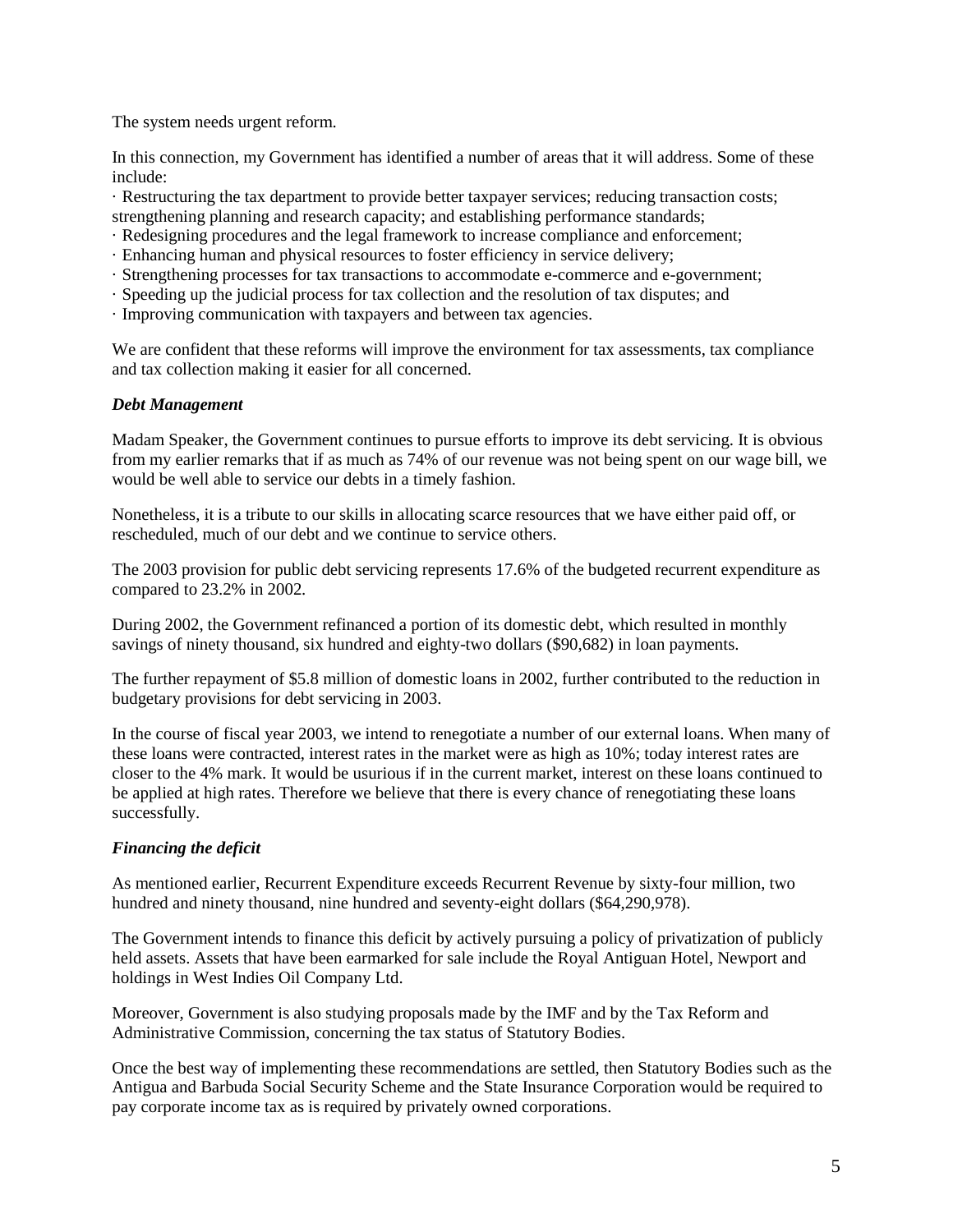In addition, Government revenues could well benefit from offers that are now before Cabinet for consideration, in respect of the Half Moon Bay property. These offers have been made by a number of bona fide investors who are prepared to offer fair value as soon as the property is free from encumbrances.

# **THE ROLE OF GOVERNMENT**

And what Madam Speaker, should the role of Government be with respect to the transformation process?

A few months ago, OECS Heads of Government commissioned a study of the fiscal situation in each of our countries and asked the Commissioners to make recommendations on a number of matters, including the role of Governments. This is what they said in their preliminary report:

"The Governments will need to actively support the economic transformation of the economies. In this regard, governments should conceive of themselves as institutional innovators finding new organizational and management structures to develop the potential for new economic activities. Government will need to provide the initiative, the initial thrust of innovation, some of the start-up finance, and the mobilization of the different partners required for developing the project."

Madam Speaker, I submit to you that successive Labour Party Administrations have been of this view from the inception of their role in government.

The Government of Antigua and Barbuda has involved itself directly in the productive sectors of our economy and continues to do so. The landscape of our Country bears me out on this point for it is dotted with the results of our foresight and innovation: the Royal Antiguan Hotel; the Heritage Quay Shopping Complex; the Heritage Market; the recently commissioned Nevis Street Pier; and the Mount St. John Medical Centre, just to name a few.

With respect to the notion of finding new organizational and management structures, the Government's latest initiative is reflected in its commitment to establishing the Tourism Development Corporation (TDC), which, together with the Ministry of Tourism, will manage and administer our tourism industry, repackage our tourism product and boost Antigua and Barbuda's profile in the market place.

Madam Speaker, the focused attention that the Government is placing on the constitution of the TDC is also reflective of its belief that the time has come for the Government to play a more facilitative role and for the private sector to come into its own.

For years, the Government has been the main "mover and shaker" in our economy, presiding over low inflation and unemployment rates and over consistent economic growth, identified as 2.7 percent in 2002 and projected to be 3.2 and 4.0 percent in 2003 and 2004 respectively .

Government has piloted a development process that has seen Antigua and Barbuda outrank the majority of countries in the world in the United Nations Development Programme's Human Development Index. Many of the countries we surpassed are industrialized nations across the globe.

In short, Madam Speaker, our Citizens and all others who reside in this Country, have superior access to better health care than most; are better schooled than most; and all in all live and experience a better quality of human existence than most.

The Government's commitment to preserving our superior standard of living is reflected in its expenditure profile for the Budget Estimates of 2003, which shows that health, education public works, and public safety programmes will receive the lion's share of Recurrent Expenditure.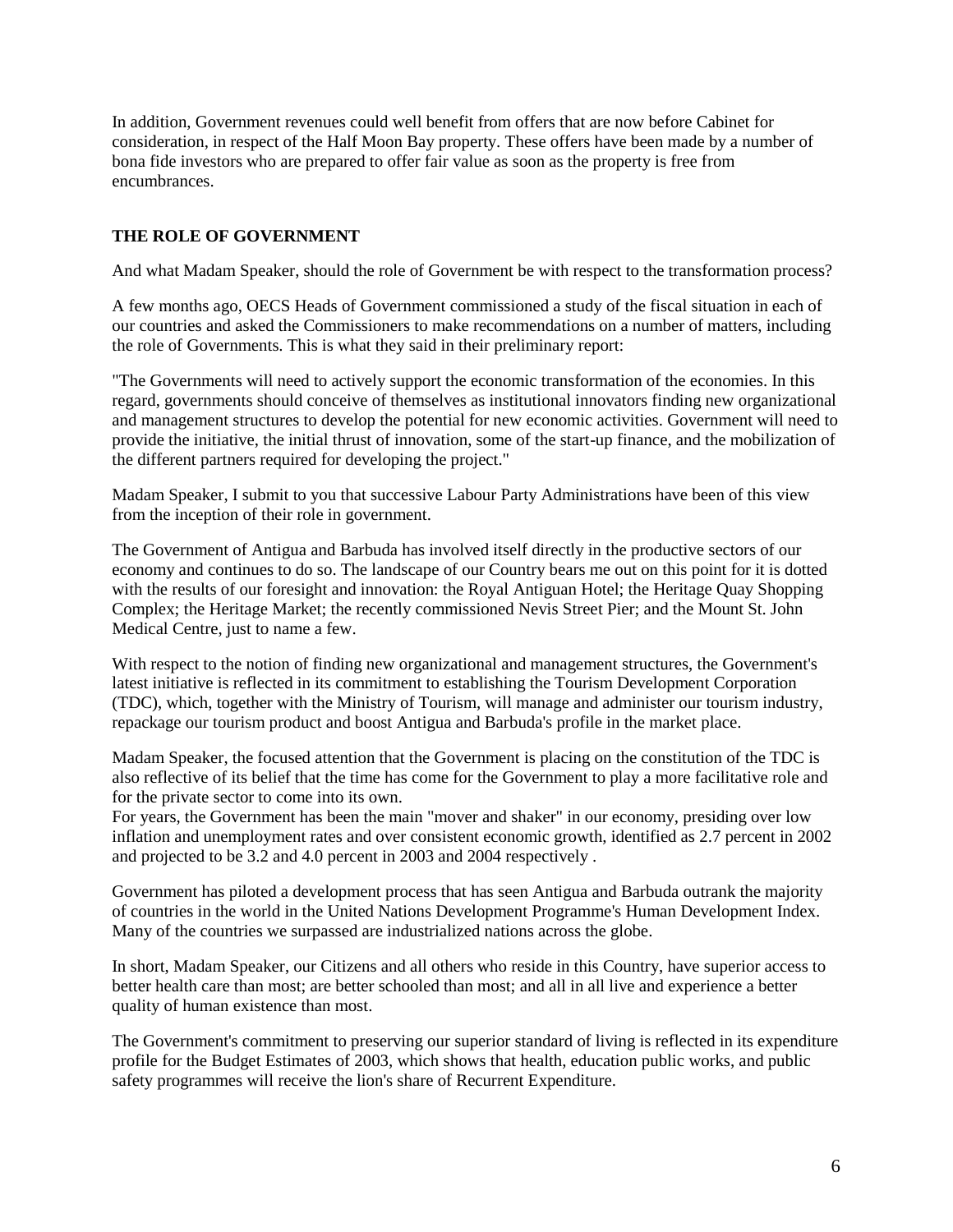#### *Health*

The Ministry of Health and Social Improvement accounts for 13.05% of budgeted Recurrent Expenditure translating to eighty-one million, eight hundred and sixty-seven thousand, seven hundred and sixteen dollars (\$81,867,716).

This is the largest allocation to any Ministry.

Under its direction, a number of programmes are executed, including: Primary Health; Secondary Health; General Health and Environmental Health. Through execution of these programmes, the many Health Care facilities, including clinics, and the Holberton Hospital fulfill the expectations of the majority of Antiguans and Barbudans by providing affordable and effective health care services.

In addition, the Central Board of Health is also provided with resources in order that it may execute successfully its programmes in respect of the environment.

# *Education*

The Ministry of Education, Culture and social Improvement receives the second largest allocation for the execution of programmes in Pre-School and Primary Education, Secondary Education, Tertiary Education and General Education.

The allotment to this Ministry is sixty-nine million, four hundred and ninety-two thousand, five hundred and seventy-three dollars, (\$69,492,573) representing 11.08% of total Recurrent Expenditure.

The cumulative investment made by successive Labour Party Administrations in these areas has led to the creation of a labour force that is highly qualified and vastly skilled.

In the many instances where ability and determination have been demonstrated, students have been assisted through the provision of scholarships and other forms of meaningful and tangible support.

We consider this one of our greater achievements: that Antiguans and Barbudans can travel the world over and feel confident that their education has provided them with a basis for exceptional performance in their various fields of endeavour.

# *Public Safety*

The Ministry of Labour Cooperatives and Public Safety accounts for the next largest portion of Recurrent Expenditure, without considering the Ministry of Public Works.

Through the programmes of Justice, Security and Civil Rights and Governance and Democracy, the stability and tranquility for which Antigua and Barbuda is known and which underpins our main industry, Tourism, is maintained.

We are a nation that is proud of our heritage of peaceful democracy, and we aim to sustain and maintain our record of peace and peace keeping. Toward this end, the Government has allocated 8.44% of Recurrent Expenditure, or fifty-two million, nine hundred and sixty-six thousand, three hundred and fiftythree dollars (\$52,966,353) for the maintenance of law and order in our civil and labour relations.

#### *Capital Expenditure*

The bulk of Capital Expenditure is geared towards reinforcing the Government's commitment in the areas of health, education and public safety, and is vested in the Ministry of Public Works.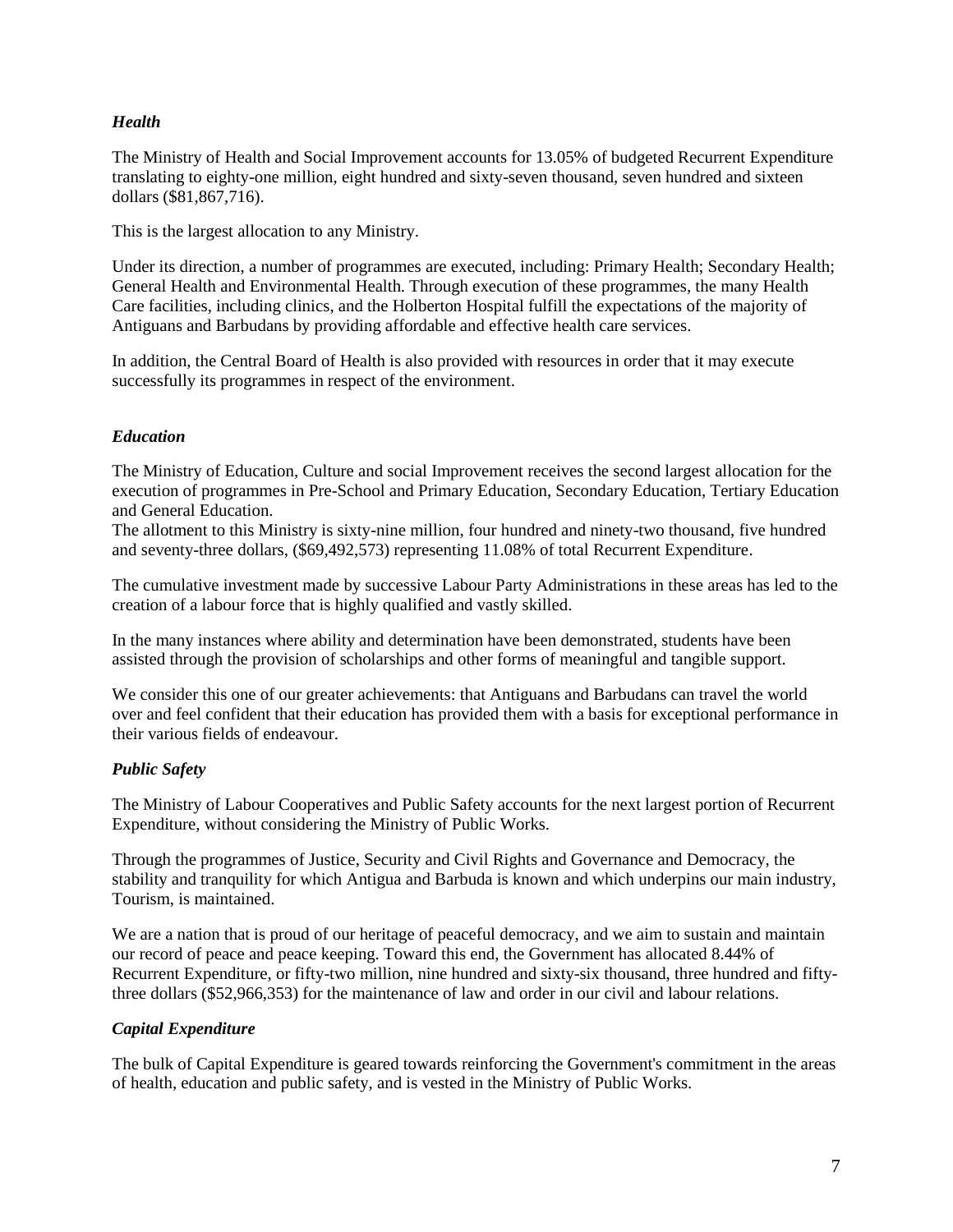By way of the programme, Public Buildings, the Ministry of Public Works, Communications and Insurance, is the agency that will ensure that the about-to-be-commissioned Mount St. John Hospital is completed, that a number of projects aimed at improving accommodations for the police and military are concluded, and that our inventory of class rooms is substantially augmented.

Apart from its responsibility for Public Buildings, the Ministry of Public Works is also responsible for the upkeep and construction of roads, and will be continuing its road programme throughout this year.

The projected expenditure to service and maintain roads, drains and road equipment, as reflected in the programmes under Transportation and Roads, Streets and Drains, is \$46.5 million.

The increase over the 2002 allocation for Transportation resulted from the reclassification of Maintenance to Roads and Drainage of \$20 million from recurrent expenditure to development expenditure.

There is still a significant amount of work to be done on the upgrade of the facilities at the V. C. Bird International Airport, and the laying of the parallel taxiway. The funds identified for the Upgrade of V.C. Bird International Airport reflects the amount needed to complete Phase 1 of this project in financial year 2003 with the disbursement of the remaining portion of the loan.

There will be continued development of our Education facilities with the upgrading of the Antigua State College. Construction of the new laboratory was completed in 2002 and funds have been identified in the 2003 estimates to furnish the facility as matter of priority.

With respect to Tourism, the continued development of our human resource will take precedence in 2003.

In this regard, Government is anxious to re-open the Antigua and Barbuda Hospitality Training Institute (ABHIT), which has a crucial role to play in preparing our people for the challenges that globalization and trade liberalization present. My Government views its investment in ABHIT as a response to the strong competition being faced globally in the Industry.

Madam Speaker, the Government continues to strengthen the capacity of the military and paramilitary forces to protect the interests of our community.

In this post 9/11 era, when the issue of security is receiving highest consideration, it is imperative that Antigua and Barbuda not be found lacking and that our way of life , be maintained.

In this regard, we have a particular incentive to ensure that our air and seaports are safe, and that our neighborhoods remain peaceful and free from serious crime.

An allocation of \$8 million is provided to facilitate the purchase of vehicles and equipment for the fire brigade, military and police. Funds have also been allocated under Public Buildings for the construction of new police stations.

My Government continues to fulfill its social mandate. This is evidenced by the successful completion of the sanitary landfill at the Cooks disposal site, in collaboration with the OECS Solid Waste Management Project.

For 2003 my Government's attention will focus on Night Soil Eradication. We intend to expend \$1.5 million on this project.

Development projects in Barbuda have been allocated \$19 million.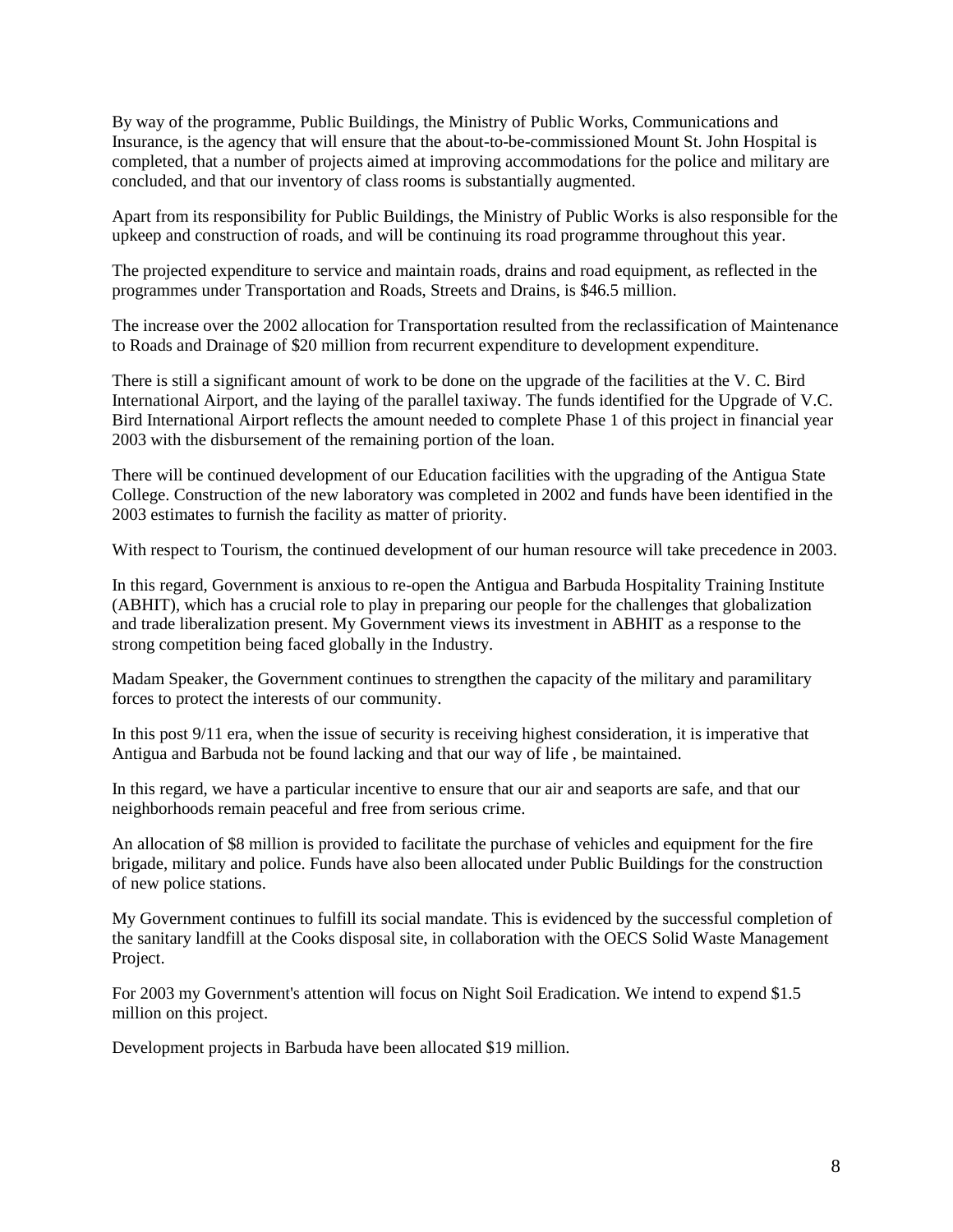The Joint Consultative Committee, consisting of representatives of the Central Government and the Barbuda Council, has agreed on these projects. Their implementation should considerably improve the quality of life for Barbudans by generating new employment and commercial opportunities.

It is important to point out at this juncture that the resurfacing of the airstrip in Barbuda is a component of Central Government's capital expenditure and is, in fact, in addition to the \$19 million already allocated.

# **ANTIGUA AND BARBUDA - INTERNATIONALLY RESPECTED**

Madam Speaker, in recent years, the economic path upon which we have traveled has not been easy. And, we anticipate an even rougher road as we continue to strive for development in and unhelpful international environment.

But, the journey has been rewarding.

There have been those who sought to take advantage of us because of our size and vulnerability, never expecting that we would have the temerity to fight back.

Where we have fallen short in riches and international clout, we have more than made up for in resourcefulness and intellect.

In this regard, organizations such as the OECD have rued the day that they did not take us seriously. Now, on the basis of sound argument and reasoning, Antigua and Barbuda's stance on a number of international issues is regarded with admiration and respect; among them our insistence that there should be a level playing field for all with no discrimination in favour of the powerful.

Our jurisdiction now boasts one of the best regulated, and supervised financial services sectors in the world - even better regulated than some OECD members.

On the heels of our passing the criteria in respect of counter money laundering, established by the Financial Action Task Force (FATF) our reputation was further enhanced just recently when Antigua and Barbuda passed, with flying colours, a Caribbean Financial Action Task Force (CFATF) evaluation of our anti-drug trafficking and counter-terrorism regimes. Madam Speaker, I submit that we have every reason to be proud of our accomplishments.

And we are not yet finished.

Right now the employment of hundreds of our people, particularly our young people, is being threatened by the attitude of some persons in the US Congress who, either do not appreciate the extent to which Antigua and Barbuda has a well regulated and supervised Internet Gaming industry, or are influenced by a Gaming Lobby in the US which wants to protect itself from competition.

We cannot sit by and do nothing while bread is taken out of the mouths of our people. And, we will not.

Consequently, a few days ago, we requested consultations with the Government of the United States in the World Trade Organization on the issue of offshore gaming services.

The Internet and electronic commerce offer opportunities to small economies such as ours to diversify and create high quality jobs. This is why we have tried to attract investment in the sector of Internet gaming in a licensed, fully regulated and responsible environment.

The United States, which is not only a major consumer but also a massive producer of gaming services takes the view that only American business can offer gaming services to American consumers. The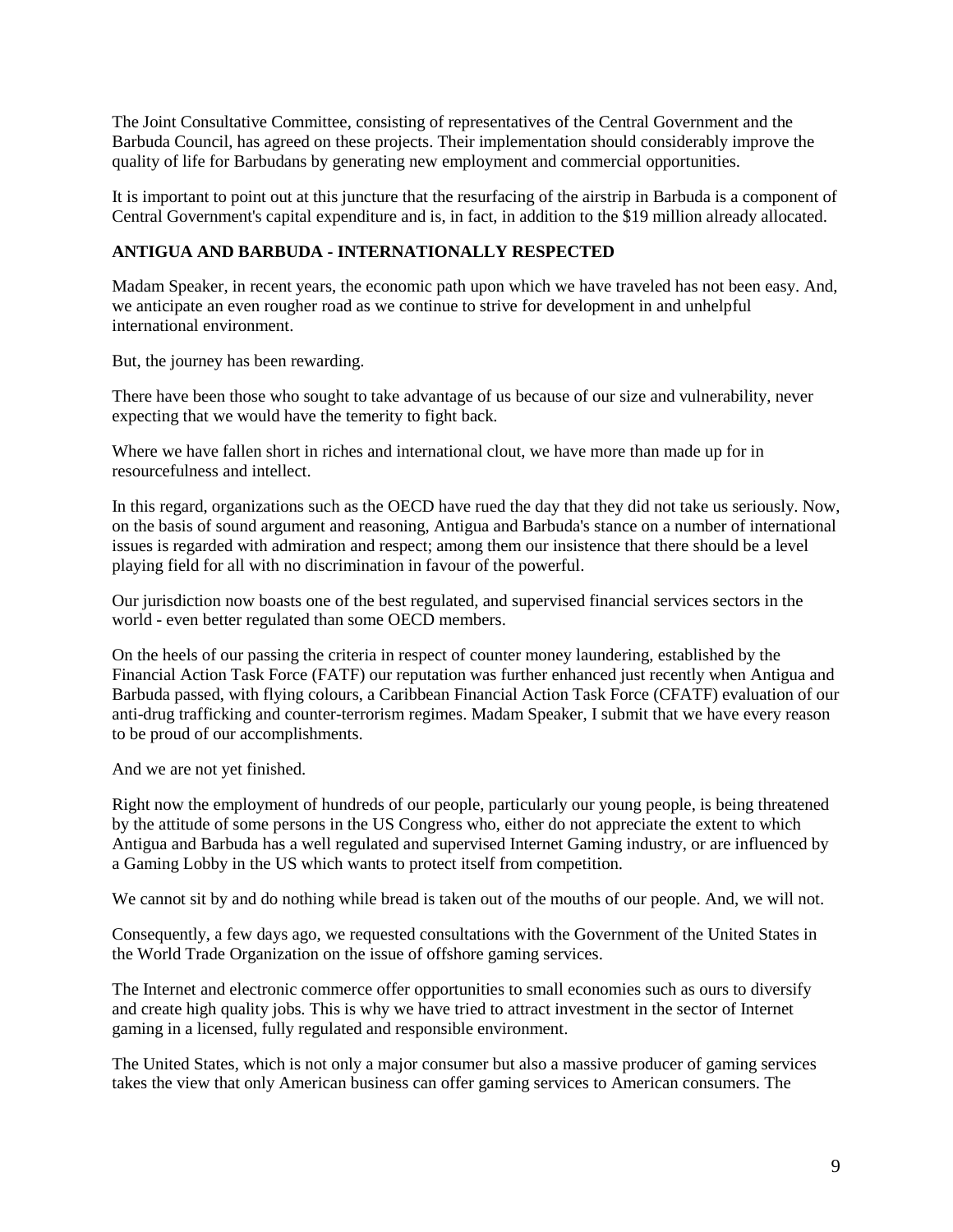United States Government is therefore making it increasingly difficult (and, probably, ultimately impossible) for Antiguan gaming companies to market their services to US consumers.

Our legal advisers have assured us that these actions by the United States are contrary to the international treaties governed by the World Trade Organization.

Madam Speaker, one of the main objectives of the WTO is to introduce the rule of law in international trade relations and to ensure equality before the law for all countries, big or small, rich or poor. It allows for States that are close friends and partners such as Antigua and Barbuda and the United States, to peacefully and legally settle their trade differences.

Thus the Government has decided to use this mechanism, which the United States has itself utilized in its disputes with others, to reach a settlement of this problem.

We believe we have a strong legal case, and while we are prepared to litigate this matter to a satisfactory conclusion in the WTO, we do hope to reach a satisfactory amicable settlement with the United States government as soon as possible in order to protect this important niche to our economy.

This government is resolved to defend the interests of our people. We have an obligation and a right to do so, and we will not flinch from them.

#### *Tax Concessions*

Madam Speaker, let me details the tax concessions that my Government has introduced or will introduce to encourage the private sector to invest in the economy and to employ more people.

Recently, we amended the Hotels Aid Act giving unprecedented relief to existing hotels as well as to new ones.

The amendment provides tax relief, ranging from complete tax holidays for seven (7) years to twenty-five (25) years for entire hotel properties, whenever there is any construction or expansion under prescribed circumstances.

This is consistent with the Government's policy of promoting tourism and is intended to give a fillip to fresh investments and employment opportunities in this most vital sector of the economy.

We have already lowered the corporate income tax rate from 40% to 35%.

I am pleased to announce my Government's proposal to consider lowering corporate income tax still further to 30% during the course of the next year.

My Government is aware that some may argue that to contemplate lowering the rate of corporate income tax at a time when expenditure is greater than revenue is imprudent.

Those who support this argument have no faith in the private sector.

My Government is convinced that if we ease the tax burden on businesses, they will invest the windfall in either expanded or new enterprises and, thus, create new employment and further economic activity.

Over the next few months, we will engage the private sector in discussions on how they could utilize the proposed further reduction in corporate income tax to help to expand the economy and increase employment.

Madam Speaker, rates on withholding tax have also been reduced from 40% to 25%.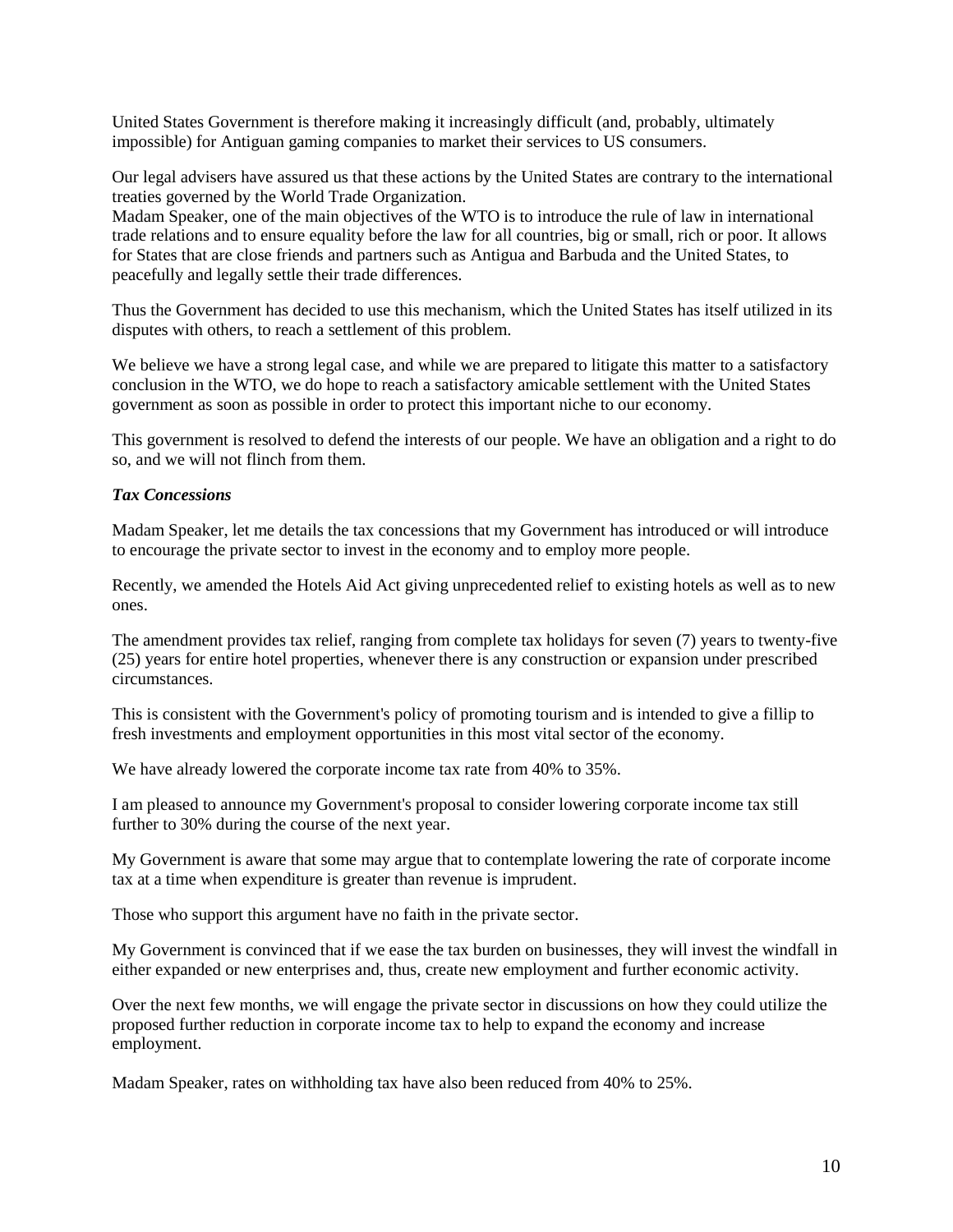I am again pleased to announce a further reduction in taxes with respect to the purchase of motor vehicles.

We will reduce to 50% of the CIF, the customs duties, consumption and customs service taxes, which in aggregate have accounted for between eighty-five and one hundred and five percent (85% - 105%) of the cost insurance and freight value of vehicles.

The Government offers this particular initiative as a blanket concession to our bus drivers, taxi operators, business owners and to individuals in general.

In this connection, the Ministry of Finance will suspend the granting of individual concessions on vehicle purchases.

Madam Speaker, as my Government pointed out in the Throne Speech at the opening of this Parliament, we are especially proud of the benefits of our tax policies to the "small" people of Antigua and Barbuda.

It is worth recalling the facts that were detailed in the Throne Speech.

There are now six credit unions with a membership of over 16,000 persons. These six credit unions have savings in excess of \$29 million, assets of more than \$42 million and investments that exceed \$10 million. This clearly shows that the ordinary man and woman in our country has benefited from the employment and tax policies of my Government.

The amount of savings in our domestic banks is also an indication of how all our people generally, including the private sector and professionals, have benefited from my Government's policies.

At the end of December 2002, there was \$2.1 billion in savings in our banks, an increase of \$67.6 million over 2001.

And, these savings were the highest per capita in the Eastern Caribbean Currency Union.

They are a true indication that our people have befitted and done remarkably well under the policies of this Government.

We have every reason to be proud of this significant achievement.

#### **CONCLUSION**

Madam Speaker, there are no drums of war in our country; no screaming missiles; no thundering bombs. We live our lives in relative comfort and ease.

In the conduct of this country's affairs, my Government has sought no enemy and spurned no friend.

While we have stood up for our nation's rights in the international community, we have done so on principle and in the context of well established law and precedent

Within our society, while we have our political differences, those differences have been managed with respect for human and civil rights.

We have no political prisoners, no tribal discrimination, no curtailment of fundamental freedoms.

We have given no excuse to any to seek to abridge our independence or compromise our sovereignty.

Ours is a blessed country where we are free of the scourge of war and the abuse of dictatorial regimes.